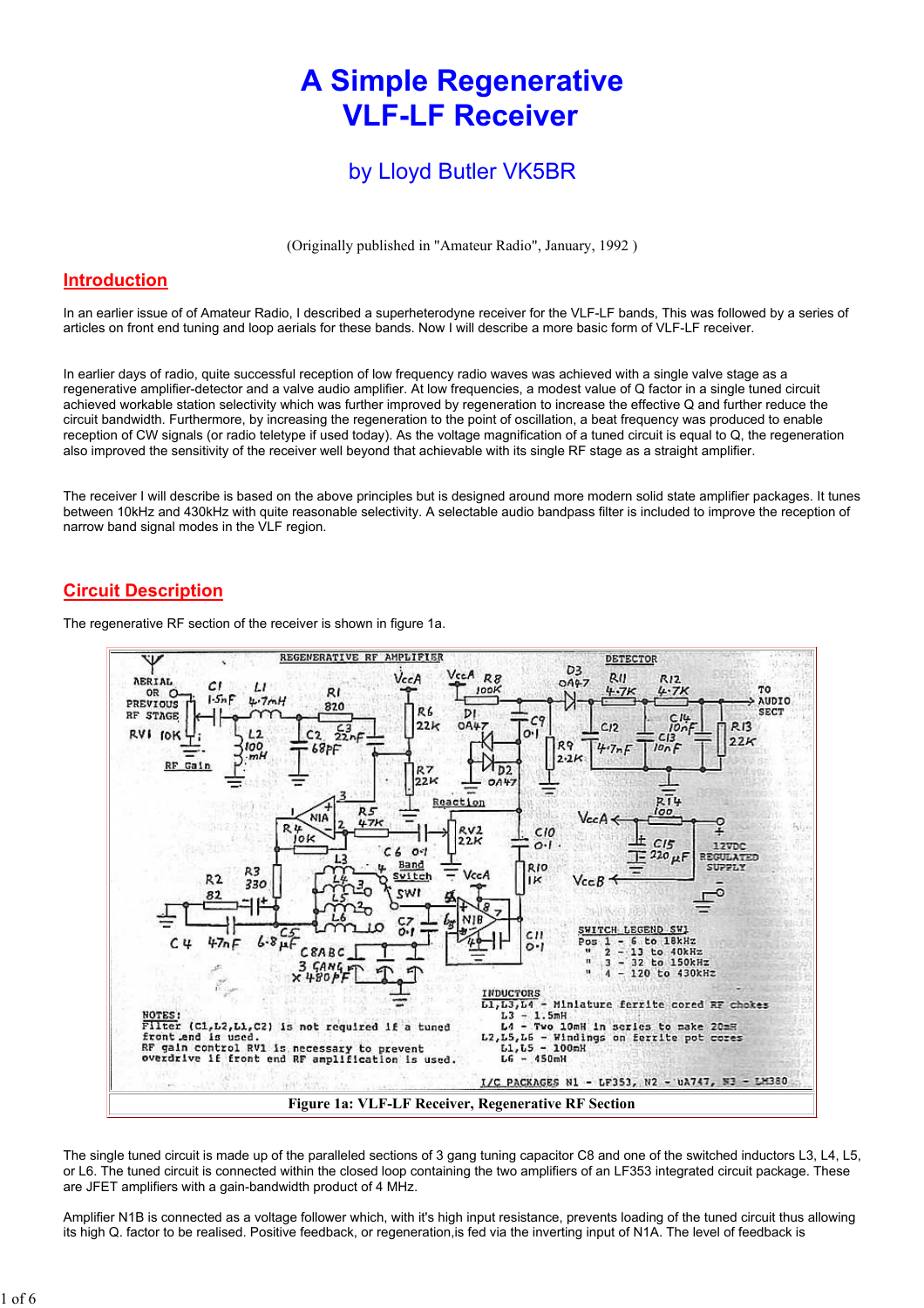controlled by the setting of the reaction control RV2. The input signal is fed to the non-inverting input of N1A and combined with the regenerated signal within the amplifier. The combined signal is injected into the tuned circuit across C4. The capacitance value of C4 is large by comparison with that of the tuning capacitance and hence the injected signal source resistance has little effect on the circuit Q. The injected signal can be considered to be applied in series with the tuned circuit and whilst its developed voltage across C4 is small, it is multiplied by the circuit Q at the input of N1B.

Additional loop gain is provided by N1A and with phase reversals at N1A and at the point of injection, the circuit can be made to oscillate when the reaction control RV1 is advanced to the critical point. The circuit is different from the accepted method of applying regeneration via the RF transformer in which one winding is used for the tuned circuit, a second winding for the feedback signal and a third for the input signal. One reason for avoiding this method was to make use of single winding inductors which were on hand. The additional windings would have meant making special transformers for the job.

There are also some operational advantages in using the circuit of figure 1A. One problem in coupling an aerial directly into the tuned circuit is that when regeneration is set for oscillation, the whole thing works as a small transmitter, radiating a signal via the aerial and causing interference to others. Another problem is the changed loading on the tuned circuit for different lengths of aerial and the interaction it causes with the setting of the reaction control. By injecting the input signal and the feedback signal via different inputs of N1A, both these effects are avoided.

Some specific components in the circuit require explanation. Diodes Dl and D2 limit the amplitude of oscillation when the circuit is set in the oscillating or beat frequency mode. The curved characteristic of the diodes also give a more gentle slide into oscillatiion when RV2 is advanced.

Initially, when using the input directly connected to a long aerial, I had some problems with local broadcast station pick-up and low frequency power mains generated noise. Components L1 and C2 make up a low pass filter which attenuates signals above 400 kHz and eliminates the broadcast station interference. The mains generated noise was considerably reduced by the addition of R2 across capacitor C4 to limit the impedance of the tuned circuit injection point. Without this addition, the reactance of C4 at very low frequencies became very high, allowing a high level of noise at these frequencies to be injected. High pass filter C1,L2 further attenuates low frequencies below 10kHz. If the regenerative circuit is preceded by a tuned stage, rather than directly connected to an aerial, filter components C1,L2,L1, C2 can be omitted.

RF gain control RV1 is included to reduce the input level on strong signals when the input is driven from a previous RF stage. If the circuit is connected directly to an aerial, the level is lower and RV1 is not necessary.

Diode D3 and low pass filter C12,R11,C3,R12,C14 form the detector circuit, At very low frequencies (near 10kHz) the RF signal frequency approaches the frequency spectrum of the audio amplifier with a consequent tendency for the whole RF-audio link to become unstable, The second section of filtering, R12,C1, was found necessary to control this problem.. There is a small positive bias applied to the detector diode via resistor R8. This shifts the diode operating point further up its characteristic curve to improve the receiver sensitivity on weak signals.

## The Audio Section





Device N2 is a uA747 dual operational amplifier package. N2A is used as an audio driver which feeds the power amplifier N3. Operation of the audio filter switch SW2 connects in a 800Hz band-pass filter formed by N2B and its associated circuit components. This type of filter, which requires only one amplifier unit, was described by Gilbert Griffith VK3CQ in Pounding Brass, Amateur Radio, February 1989 and credited to Gary Bold ZL1AN in Break In. Using the component values shown in figure 1a, the filter centre frequency is 800Hz with a bandwith of 84Hz (as measured). The centre frequency and bandwidth can be altered,if required, by altering the values of R19, R20, C19 & C20. The design formulae for these are included in Gilbert's article.

With the high noise level at VLF, the audio filter is a desirable addition to restrict the detected noise when receiving morse or radio teletype signals in the VLF band. To use the filter, the beat

frequency is set to 800Hz. With the regenerative RF circuit, this is achieved by off-setting the tuning 800Hz from the received signal frequency. In actual fact, there are two tuning positions, one below the signal frequency and one above the signal frequency. You pick the one which gives the least interference from adjacent signals or noise. This characteristic of the regenerative circuit which gives two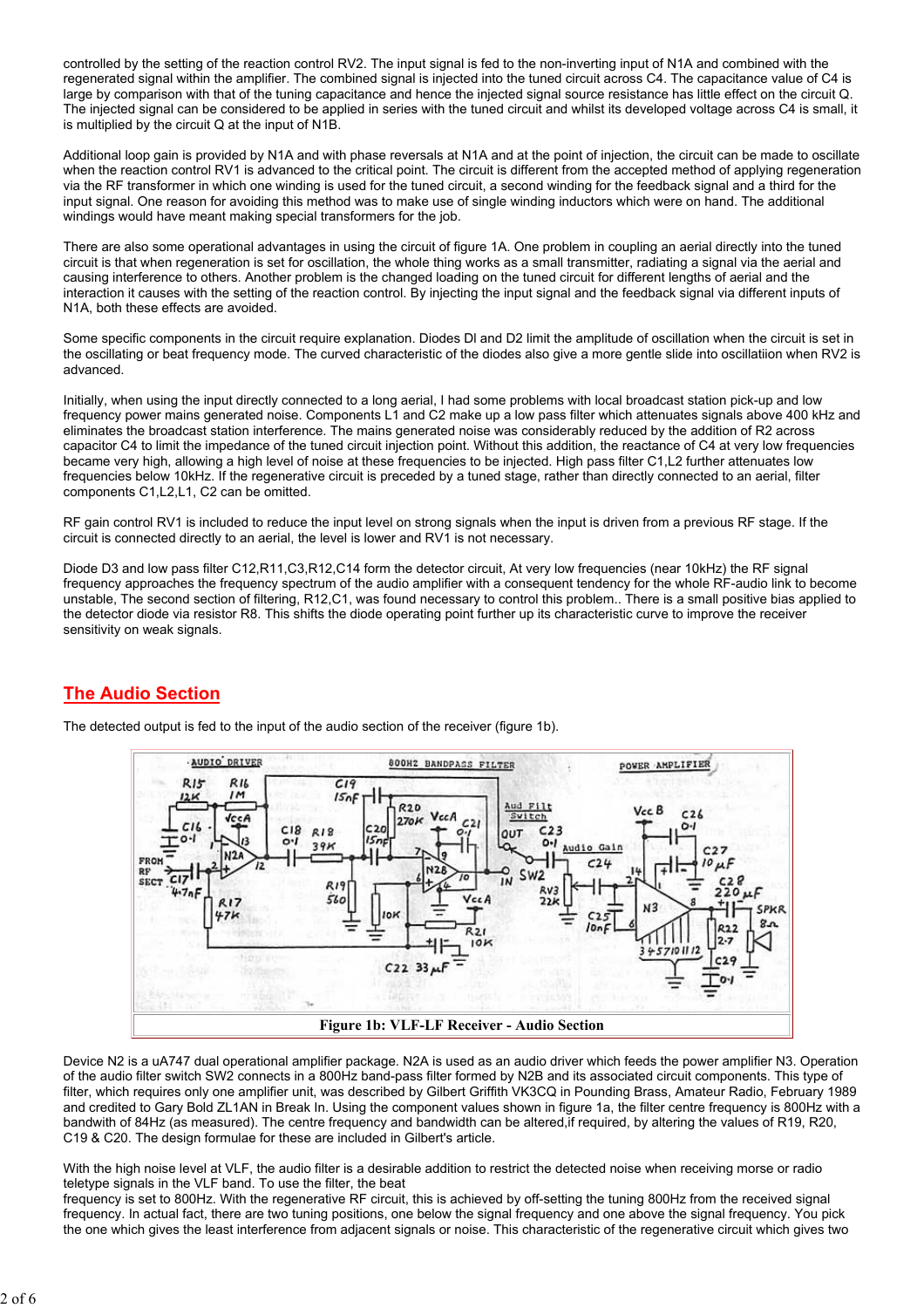tuning positions is very noticeable at VLF. For a 800Hz beat note, the two tuning positions are 1600Hz apart. At a typical frequency of 16kHz, this represents a tuning shift of 10% of the operating frequency.

The speaker is driven by power amplifier type LM380 (N3). This IC is available in either a 14pin version or the smaller 8 pin version. I used the 14 pin version because I happened to have one already wired up with associated components on a board. (In my superhet receiver, AR Dec 1989, I did in fact use the 8 pin. version).

The DC load current for the LM380 swings between 10mA and 150mA, depending on the audio power level. Hence the DC power supply to the receiver must be well regulated. The remainder of the receiver load is only 5mA and this is decoupled from the supply by R14 and C15. Even with this decoupling, instability can occur between the audio and RF sections if the supply regulation is inadequate. The nominal supply voltage is 12 but any voltage between 10 and 15 can be used.

#### **Performance**

Sensitivity of the receiver referred to its input was measured in terms of minimum discernible signal level using a calibrated signal generator as the source. Below the point of oscillation in the regenerative circuit, the measurements were carried out with the signal generator carrier modulated with tone at 30%. At the point where oscillation just commenced (the most sensitive state), unmodulated carrier was used to beat with the internal oscillation.

With no regeneration, ie the reaction control set to zero, the minimum discernible signal level was found to be around 500 microvolts. With the reaction control set just below the point of oscillation, the figure improved to around 50 microvolts. At the point of oscillation, carrier could be detected at 3 microvolts.

Sensitivity is much the same over the tuning range except that it drops above 300 kHz due to the effect of filter C1-L2. In practical terms, the receiver detects quite weak signals in the beat frequency mode, For AM signals,the receiver is less sensitive. It can receive more localised Non-Directional Beacons quite well but requires some RF pre-amplification for weaker stations.

The 3dB bandwidth was measured at input frequencies of 20kHz, 100kHz and 350kHz. The bandwidth with no regeneration measured 270Hz at 20kHz, 2.6kHz, at 100kHz and 4.9kHz at 350kHz. This implies a circuit factor of 70 at 20kHz, 38 at 100kHz and 70 at 350kHz.

Increasing the regeneration to just below the point of oscillation, the bandwidth improved to 12Hz at a centre frequency of 20kHz, 100Hz at 100kHz and 157Hz at 350kHz. The regeneration thus increased the effective Q to 1700 at 20kHZ, 1000 at 100kHz and 2200 at 350kHz.

Bandwidth measurement at the point of oscillation was not attempted as this appeared to be rather difficult to resolve. In any case, I have already pointed out that, in the beat frequency mode, the tuned circuit is offset from the incoming frequency.

In the beat frequency mode, the receiver strongly receives VLF-LF stations such as Omega around 11 to 13kHz, the North West Cape on 23.3kHz and Belconnen Navy Station on 44kHz. However, there is some limitation on adjacent channel rejection. Firstly there are two signal frequencies which can beat with the internal oscillation, one above and one below the oscillation frequency. If one of these is the desired signal frequency, the other could correspond to an adjacent operational signal frequency. Secondly, although the tuned circuit has high effective Q and narrow 3dB bandwidth, being a single circuit, the slope of the sides of its resonance curve is not as steep as that of a ceramic filter in an IF channel, or even a number of cascaded tuned circuits.

#### **Components**

Apart from some of the inductors, commonly available components are used in the receiver. For the lower values of inductor, miniature ferrite RF chokes up to 10mH are obtained from Dick Smith Electronics stores. The larger inductors can be wound on almost any form of ferrite pot core but one can often find ready wound units which have been discarded from other electronic equipment. There is no need to be too fussy about the precise values of inductance.The frequency band coverage for each band switch position can always be juggled around the inductors and tuning capacitor which are on hand. Old broadcast receiver tuning gangs with sections paralleled are ideal for VLF-LF tuning and these often change hands at amateur radio buy and sell marts. I must say that a lot of my odd components come from just that source.

#### Pre-amplification & Tuning

The performance of the regenerative receiver, both in sensitivity and adjacent channel rejection, can be irnproved by the addition of a sharply tuned RF amplifier in front of the receiver. I described such a tuner (figure 2) in Amateur Radio July 1990 and this unit has been used in conjunction with the regenerative receiver to make it, in terminology, a TRF receiver. The front end is tuned to the incoming signal frequency and this provides rejection of an adjacent channel, mentioned as being a possible nuisance when operating in the beat frequency mode. Furthermore, the additional gain in the front end improves the sensitivity and hence the reception of weak signals. With the increased signal level, RF gain control RV1 is necessary to reduce the level of strong signals and prevent overload.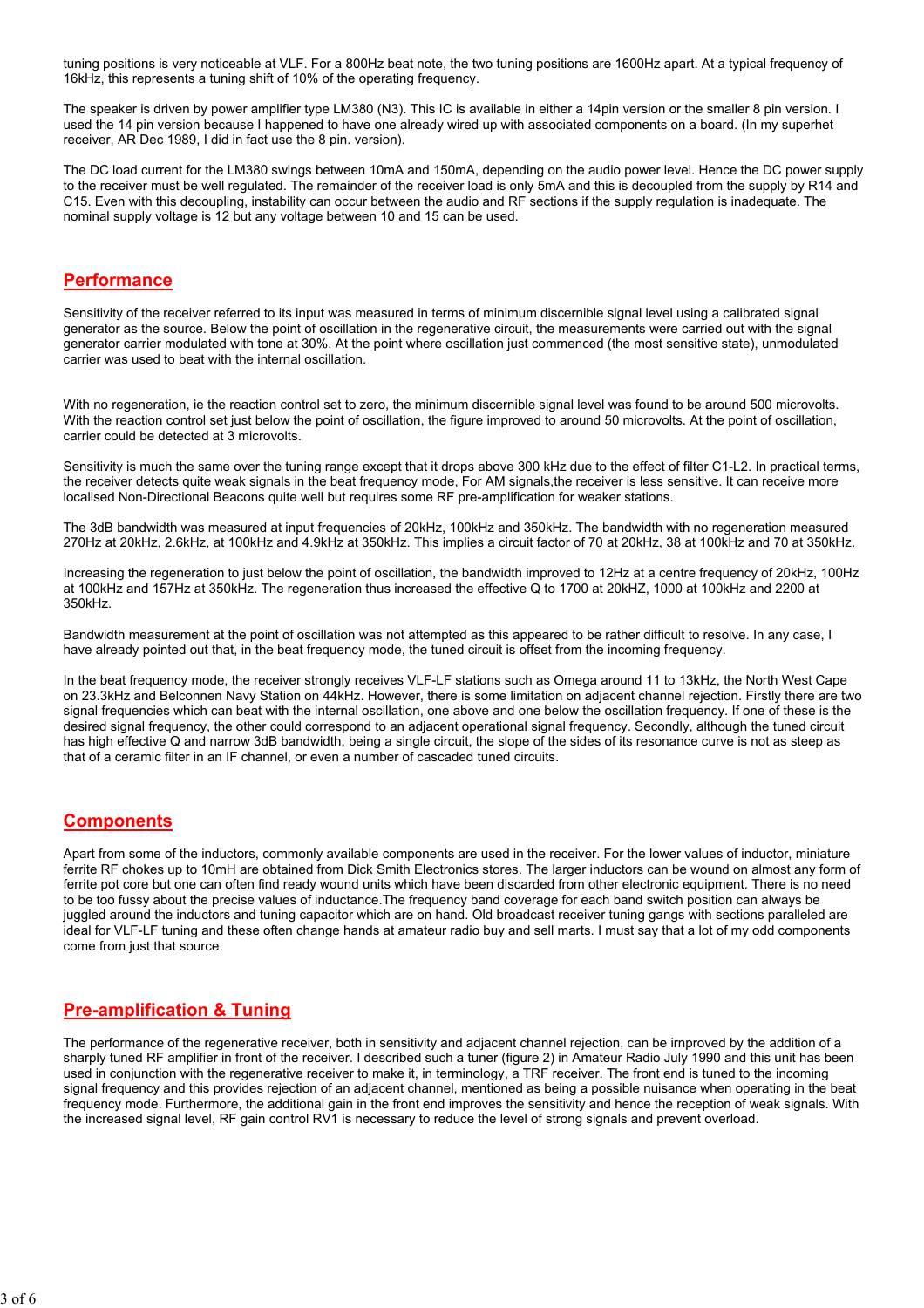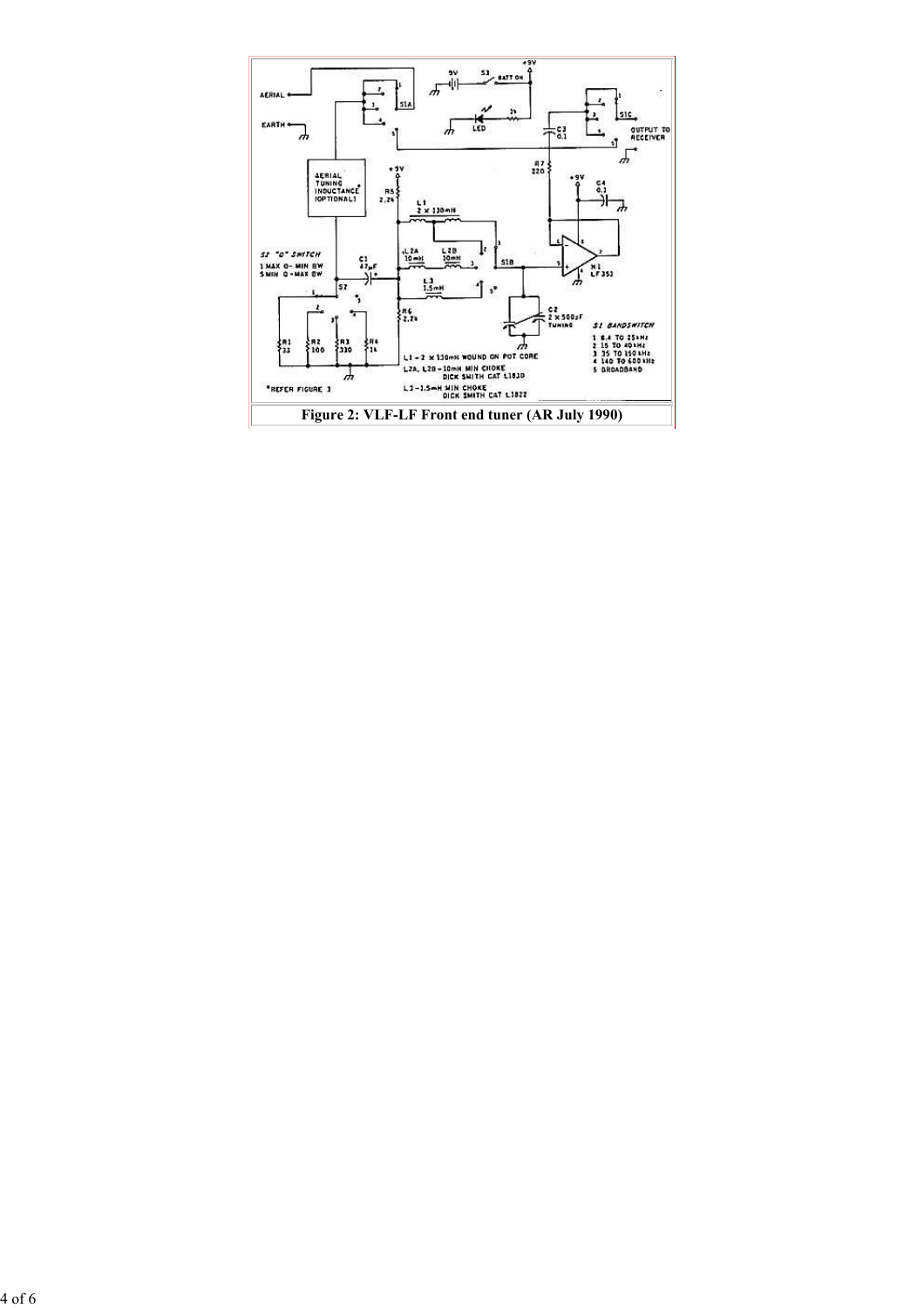With the RF front end in circuit, minimum discernible signal level is around 3 to 5 microvolta for the regeneration set just below the point of oscillation, At the point of oscillation, the figure is less than 1 microvolt.

One difficulty with the separate front end tuner is manually tracking the two tuned circuits when scanning the band. By using identical tuning inductors and variable capacitors in the two tuned circuits, one could mechanically gang the two tuning capacitors (each of which is already several ganged sections paralleled). Of course in the beat frequency mode, the regenerative tuned circuit must be offset in frequency from that of the front end. To adjust for this, a small manually controlled variable capacitor across one of the two tuned circuits might be needed. It would also allow manual correction of any small tracking error.

### Loop Aerial

The receiver works very well connected to a tuned loop aerial via the loop preamplifier (figure 3) which I described in Amateur Radio, August 1990. I recommend a Loop aerial of 20 turns of at least 1mm diameter wire spaced 1cm apart on a 0.8metre square frame (refer figure 4). Used with circuit of figure 3, the loop can be brought to near resonance over the full tuning range of the receiver. The large wire diameter is important. The greater the wire diameter, the higher is the Q to produce higher loop sensitivity.



I found that, provided the loop aerial was directed towards the source of signal, the signal received was stronger and less noisy using this loop than using my long wire aerial.

#### Summary

Whilst the simple single tuned circuit regenerative receiver has been discarded as obsolete for high frequency operation, it can provide quite good signal selectivity at very low frequencies. In beat frequency operation (for CW or teletype) its tuned circuit must be offset in frequency to produce the beat note and the disadvantage of this is discussed in the text.

Accepting that there is some limitation on its ability to receive weak AM signals and on its ability to reject strong adjacent signals, the receiver described works quite well. These limitations can be largely corrected by using a sharply tuned RF pre-amplifier in front of the receiver. Good performance can also be obtained using a high Q tuned loop aerial system such as that described.

This simple receiver is hardly in the category of a high rating unit but if you are interested in learning a little about what signals appear on the VLF-LF bands, it might be adequate to satisfy your curiosity.

#### **References**

1. Lloyd Butler VK5BR - A VLF-LF Receiver 10kHz to 500kHz with Resistance Tuning - Amateur Radio, Dec 1989.

2. Lloyd Butler VK5BR - A Front End Tuner for the VLF-LF Receiver -Amateur Radio, Nov 1990.